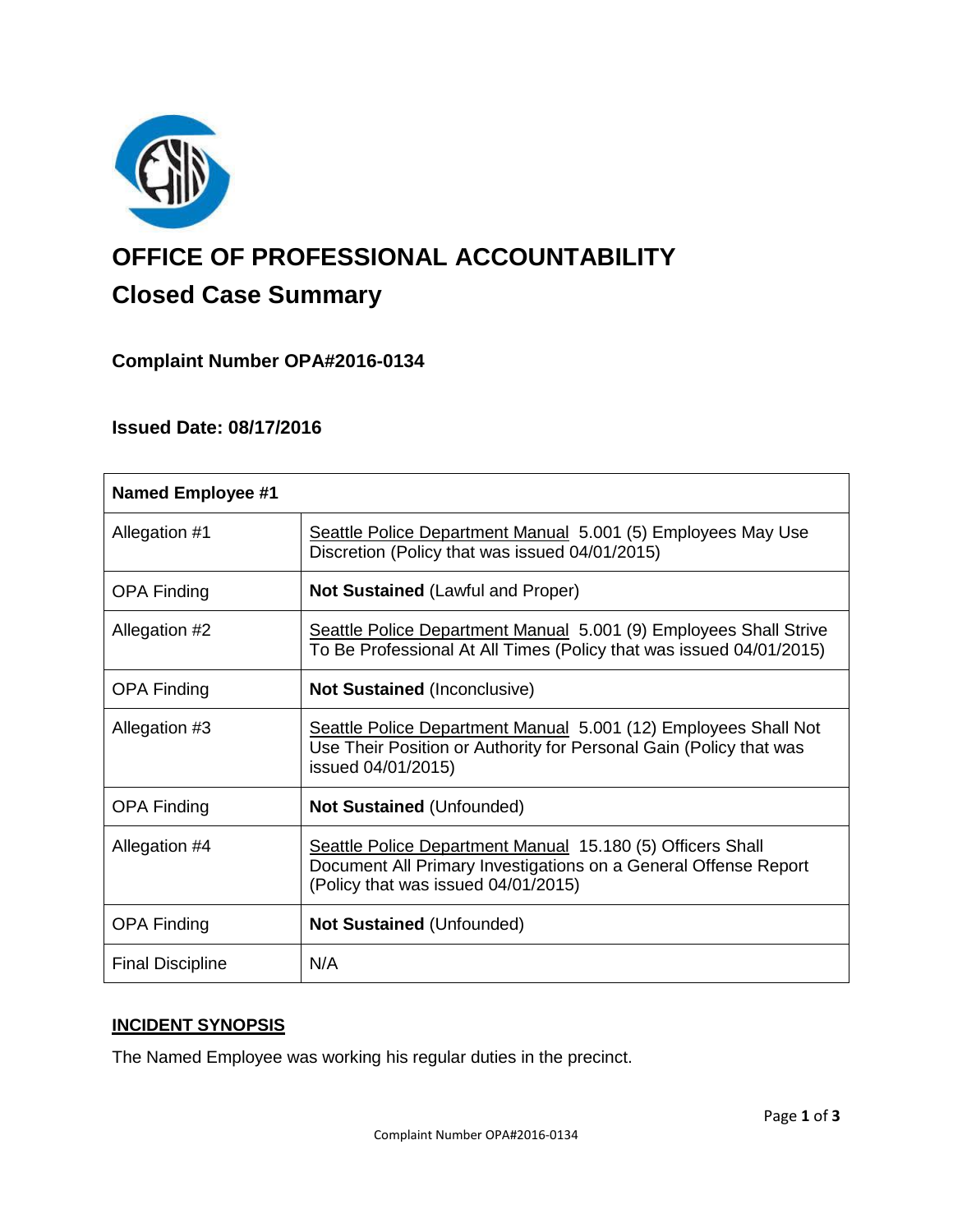## **COMPLAINT**

The complainant alleged that the Named Employee harassed him over the phone and told him that he was "coming for him". During preliminary investigations OPA discovered that the Named Employee may have violated policy by not documenting the primary investigation on a General Offense (GO) Report.

## **INVESTIGATION**

The OPA investigation included the following actions:

- 1. Review of the complaint email
- 2. Interview of the complainant
- 3. Search for and review of all relevant records and other evidence
- 4. Interview of SPD employee

# **ANALYSIS AND CONCLUSION**

The Named Employee is assigned as a Community Police Team (CPT) Officer. In that assignment, the Named Employee works with area residents, merchants, employees and visitors to prevent crime, solve problems and provide other law enforcement services. An underlying principal of community policing is to help the public identify and solve root problems of crime and disorder in their community. Not all issues brought to CPT Officers call for law enforcement action. Various disputes and disagreements, while not criminal in nature, are brought to the CPT Officers so peaceful solutions can be found before things escalate and become criminal. It was in this context that the witness sought out the Named Employee and asked for his help. A person (the complainant) who had lawfully obtained a phone number previously assigned to the witness's cell phone was reportedly sending unwanted and offensive text messages to friends and family members of the witness who were still trying to contact her on her old phone number. After listening to the witness, the Named Employee determined no crime had been committed, but offered to call the complainant and ask him to please stop sending text messages to the friends and family of the witness. Based on the preponderance of the evidence from this investigation, the OPA Director found the Named Employee's decision to call the complainant and ask him to stop the behavior was reasonable and consistent with the mission of the SPD and his particular assignment as a CPT Officer.

The complainant alleged that, after he (the complainant) called the Named Employee a "punk," the Named Employee threatened the complainant by saying, "I'm coming for you; Oh, I'm coming for you." The Named Employee denies threatening the complainant in any way, including saying, "I'm coming for you." The phone call between the Named Employee and the complainant was not recorded and no witness or other evidence could be located to determine what was actually said. As such, no preponderance of evidence was found to either confirm or refute the allegation.